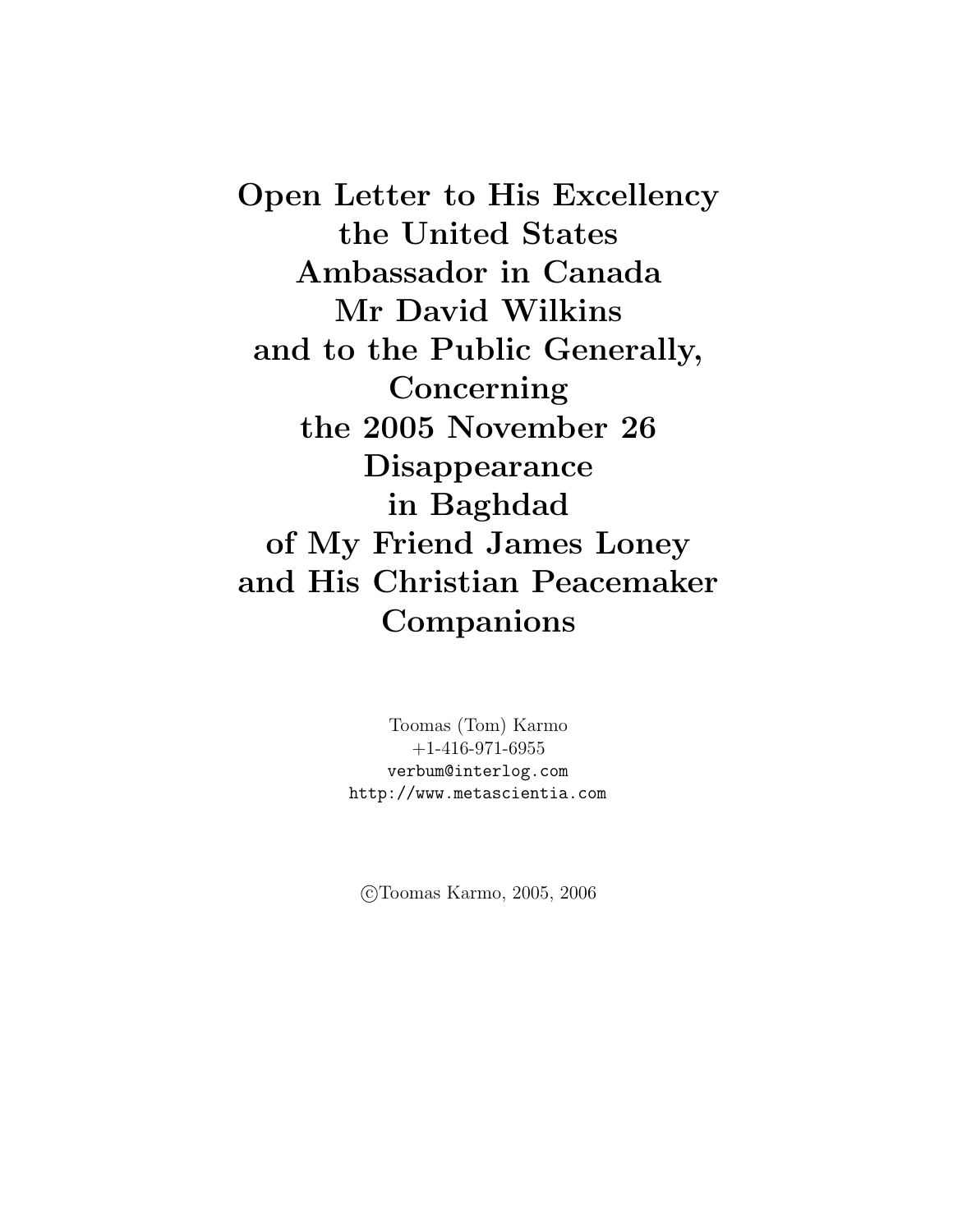Permission is hereby granted to copy, distribute, and modify this document under the terms of the GNU Free Documentation License (FDL) Version 1.2, or any later version published by the Free Software Foundation, and within reason to take liberties even beyond the generous limits envisaged by FDL. FDL can be inspected at http://www.gnu.org/licenses/licenses.html. One fully reasonable liberty: quoting large pieces of this document in a printed publication without explicitly stating that it is FDL that regulates the copyright. Another fully reasonable liberty: reproducing the entire document either within a printed publication or as a free-standing printed pamphlet, adding some terse URL reference to the definitive machine-readable copy, without explicitly stating that it is FDL that regulates the copyright. (My rationale in encouraging this liberty is that the Web server for its part does make a clear FDL citation.) In composing such a terse URL reference, journalists, editors, or publishers should be aware that the most recent version is available, both as L<sup>A</sup>TEX typesetting input and as a printer-ready PDF output file, in the 'Literary' section of http://www.metascientia.com. It is correct, and reasonable, to use the annotation '©Toomas Karmo, 2005, 2006' if this document is printed as a free-standing pamphlet. Revision history of this document, with datestamping in Universal Coordinated Time: 20060301T210102Z/version 0001.2000 (briefly addressed the Iraq party-political situation now evolving from the 2005 December 15 Iraq elections; amended 'Ikaterina' to 'Ekaterina'; made many minor updates and a few minor literary improvements); 20060110T203344Z/version 0001.0015 (corrected a few words of gratuitously discourteous rhetoric; made other tiny repairs); 20051221T170142Z/version 0001.0001 (corrected the death year of Ekaterina Ranne; made other tiny repairs); 20051220T191944Z/version 0001.0000 (prepared the base version).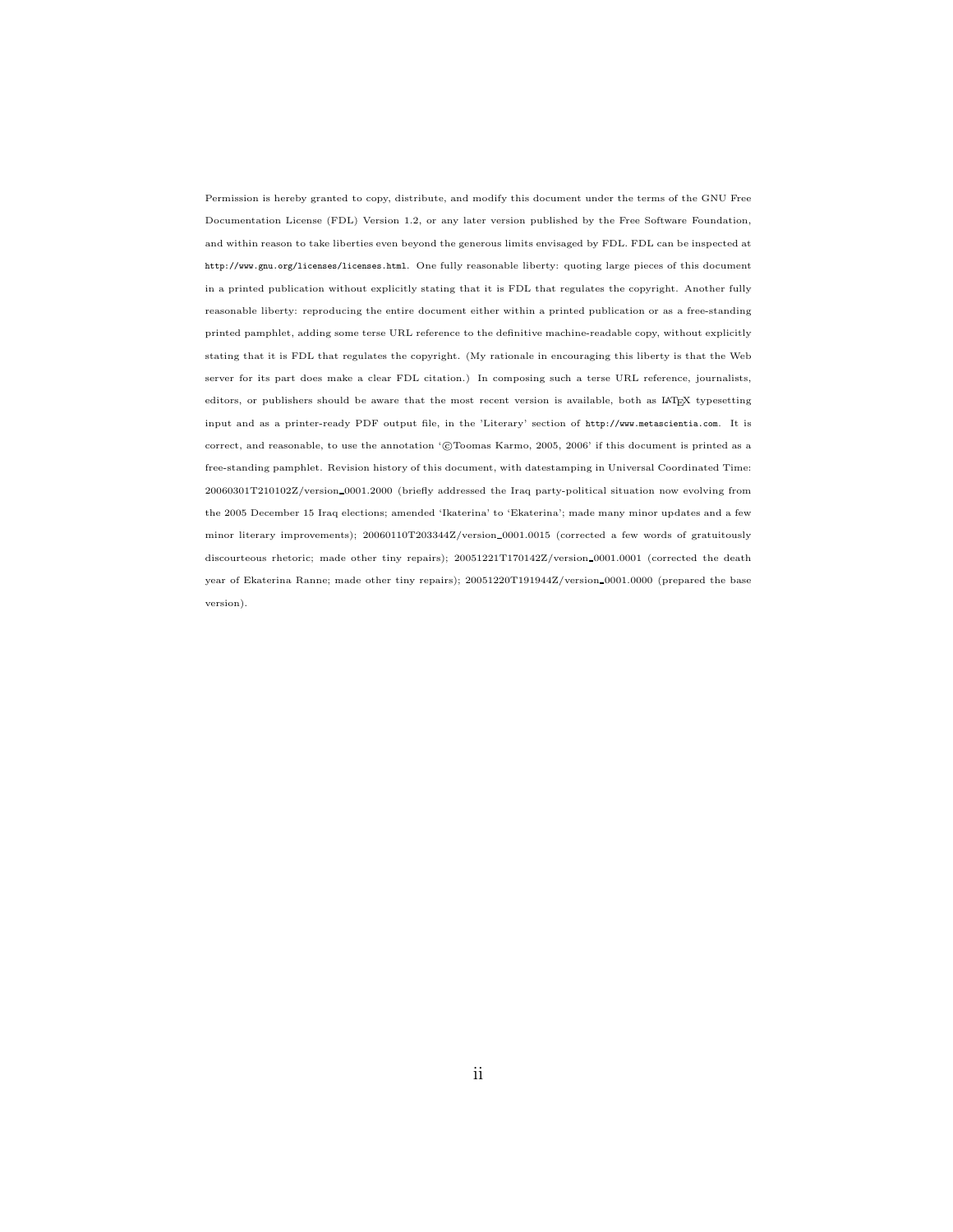This letter, on the subject of Baghdad captive James Loney and his fellow captives Tom Fox, Prof. Norman Kember, and Harmeet Singh Sooden, is directed as a matter of diplomatic and literary formality to His Excellency Mr David Wilkins, United States Ambassador in Canada. It is directed also (in a diplomatic and literary sense secondarily, but in a pragmatic sense first and foremost) to a more general readership, including (a) the many people, numbering in at least the low hundreds every month, who visit my Web site http://www.metascientia.com or its precautionary mirror  $http://www.interlog.com/~verbum/ and (b) the security workers$ at the United States Consulate here in Toronto (notably Mr Stu Udall and his supervisor) and their Royal Canadian Mounted Police colleagues. Those security specialists have taken on themselves the joint ongoing duty of monitoring my half-hour prayer vigils for James Loney on the sidewalk outside the Consulate from 16:00 EST on all the afternoons of 2005 December 12 through 2005 December 21 and on Monday and Friday afternoons starting 2006 January 9—a regimen of twice-weekly vigils starting in January but moving forward from Yuletide into Lent, and extending if necessary far beyond Lent. I welcome their monitoring initiative and herewith thank them for their forbearance and courtesy.

YOUR EXCELLENCY, I write only in my own name. I do not write as a representative of political or activist organizations of any kind. I write in my capacity as an ordinary private Catholic, as one of Jim Loney's many personal friends. I write also as an individual linked in private conviction through Jim to the witness of Jim's three captive Christian Peacemaker Teams companions, even though the three are not known to me personally.

Your Excellency, Jim and his three co-workers are the victims of an atrocity universally condemned in the tribunals of public opinion. It is an atrocity condemned by the United States government. It is an atrocity condemned even by Hamas and Hezbollah, antithetical though their cruel doctrine of violence is to the theology both of moderate Islam and of the Christian Peacemaker Teams.

Jim and his three co-detainees are the victims of a crime with public-relations benefits liable to accrue, whether by Machiavellian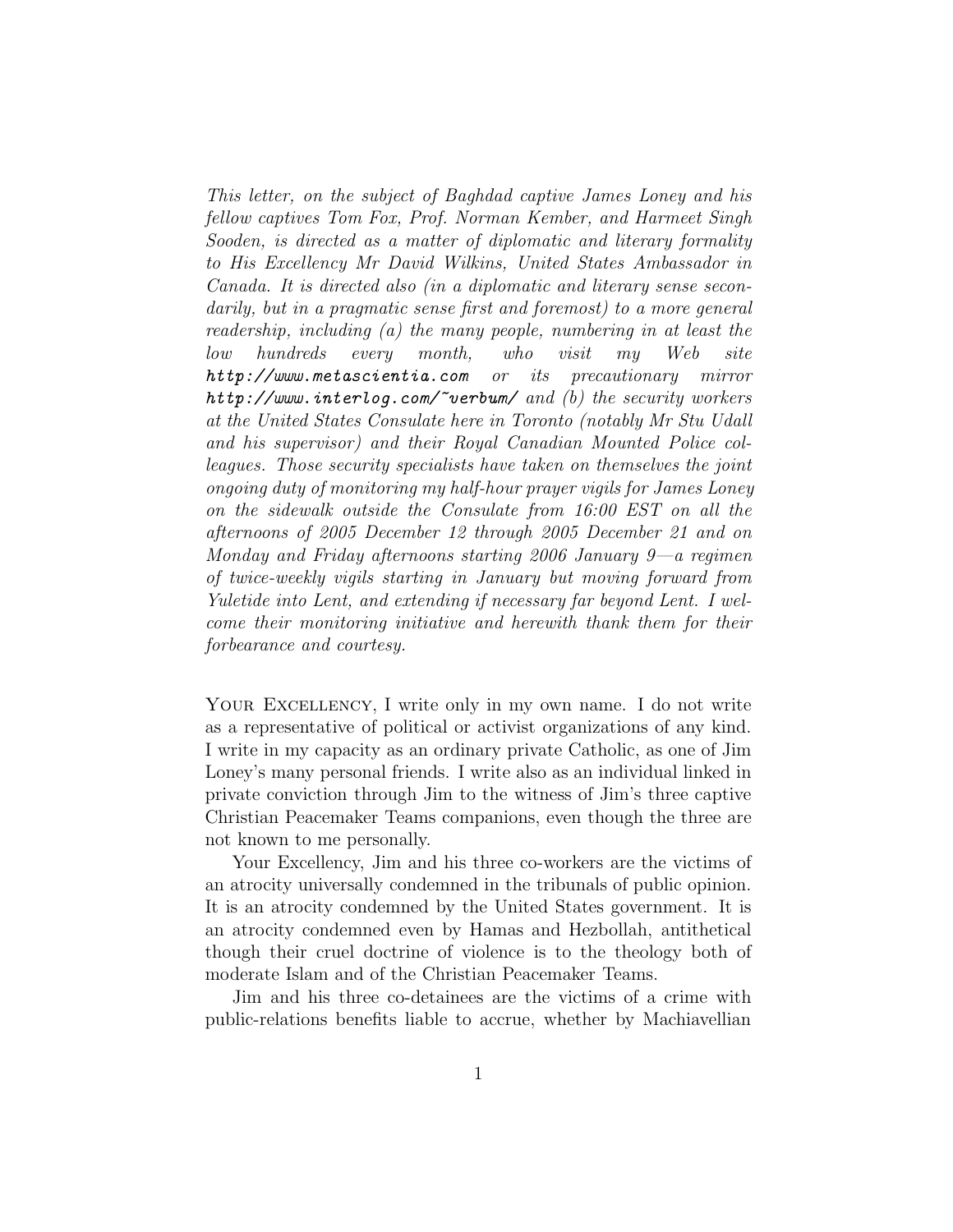design or by ironic accident, to the current (Green-Zone-anchored) Iraqi government, in other words to your side in the current Iraq chaos.

I speak here of potential 'public-relations benefits' because the atrocity can now be used by the current Iraqi government, in other words by elements allied with your own government, to justify harsh police work in Baghdad.

I add 'whether by Machiavellian design or by ironic accident' for the following reason: So profound is the current chaos in Iraq that no member of the ordinary civilian public can now hope to know the truth regarding Jim and his three companions. Although it has been asserted that the four captives are the victims of forces opposed to the Iraqi government, this assertion is itself speculation.

The perils in any type of speculation are recalled for us by the Peter Maass article, in the New York Times Magazine for 2005 May 1, entitled 'The Salvadorization of Iraq?'. You will find the article retrievable instantly with the Google seven-word search string 'new york times magazine' 'salvadorization of iraq'. You or your colleagues will no doubt now be analyzing the Peter Maass article for yourselves, examining Mr Maass's contention that your government's Iraq anti-guerilla adviser James Steele previously facilitated anti-guerilla operations in El Salvador. I for my part remark here that the bare mention of American-sponsored anti-guerilla operations in El Salvador has dreadful resonances for Catholics, recalling as it does for us the 1980 San Salvador assassination of human-rights exponent Archbishop Oscar Romero. ´

The chaos in Iraq is, I repeat, profound. I have mentioned a disturbing Iraq administrative link, in the person of James Steele, with the recent dark history of El Salvador. Please allow me to mention also, as further illustrations of the chaos now prevailing, the 2005 deaths of two journalists investigating Iraq human-rights abuses: on the one hand the death of Yasser Salihee, a writer whose portfolio includes a collaboration with Tom Lasseter in the Philadelphia Inquirer of 2005 June 28, in an article entitled 'Campaign of Executions Feared in Iraq'; and on the other hand the death of Steven Vincent, whose portfolio includes an article entitled 'Switched off in Basra', in the New York Times of 2005 July 31.

Jim's personal Toronto friends, such as I, cannot hope to know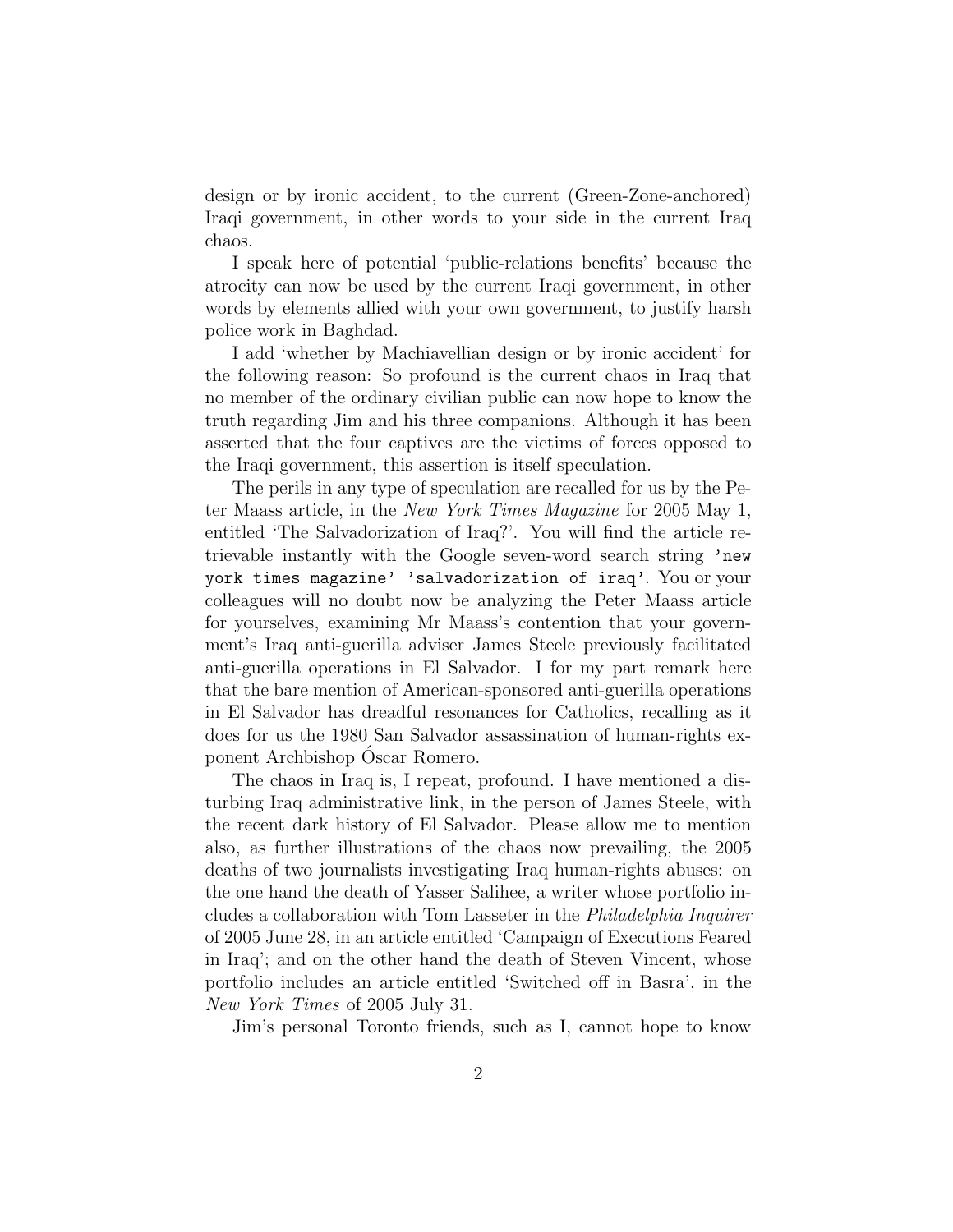anything of substance in the current nightmare of speculation and surmise. We stand blind, we stand powerless, in the darkness that your government has brought to Iraq in its unhappy effort to plant long-term military bases in Iraq, I fear in an effort to secure USA long-term oil supplies. Fourteen bases were alleged when, months ago, I first read of a count. The same figure appeared in January or February of 2006 at the Quaker 'Friends Committee on National Legislation' site at http://www.fcnl.org/iraq/bases.htm, and no doubt more will be heard on this matter (we must begin to Google on the Pentagon jargon phrase 'enduring bases') over the months to come.

I stand with my candle or lantern, and with a picture of Jim, before your Toronto Consulate walls at 16:00 EST each afternoon from 2005 December 12 to 2005 December 21 inclusive, and on Monday and Friday afternoons over the weeks and months from 2006 January 9 onward, as (I reiterate) a Catholic pacifist. I stand as my friend Jim would stand. Or let me say, rather, that I stand as my friend Jim did stand. For Jim was arrested at this very Consulate in 1991, protesting as a pacifist at your government's first Iraq incursion.

Like Jim and his companions, I utterly reject any form of militarism. Jim and his friends, among them I, reject it whether the ammunition be fired by the tragically misguided "Coalition" troops or by the tragically misguided armed-resistance movement that our newspapers misleadingly term an "insurgency".

Concerning the inappropriateness of the well-worn term 'Coalition', let me remark only that among the "Coalition" partners is my own tiny country, Estonia, perpetually dependent on the friendship of Washington for its security against Moscow. My country's participation as one of the pressured, recruited, pro-invasion "Vilnius 10" Eastern European governments was defended with breathtaking cynicism by one Estonian, I suspect a public figure or civil servant, as being 'a good investment'.

Allow me to explain also the inappropriateness of the term 'insurgency', to nail this semantic jiggery-pokery once and for all. The unabridged Oxford English Dictionary tells us that an insurgent is 'one who rises in revolt against constituted authority; a rebel who is not recognized as a belligerent'. The second most authoritative source for exact English usage, Webster's Third New International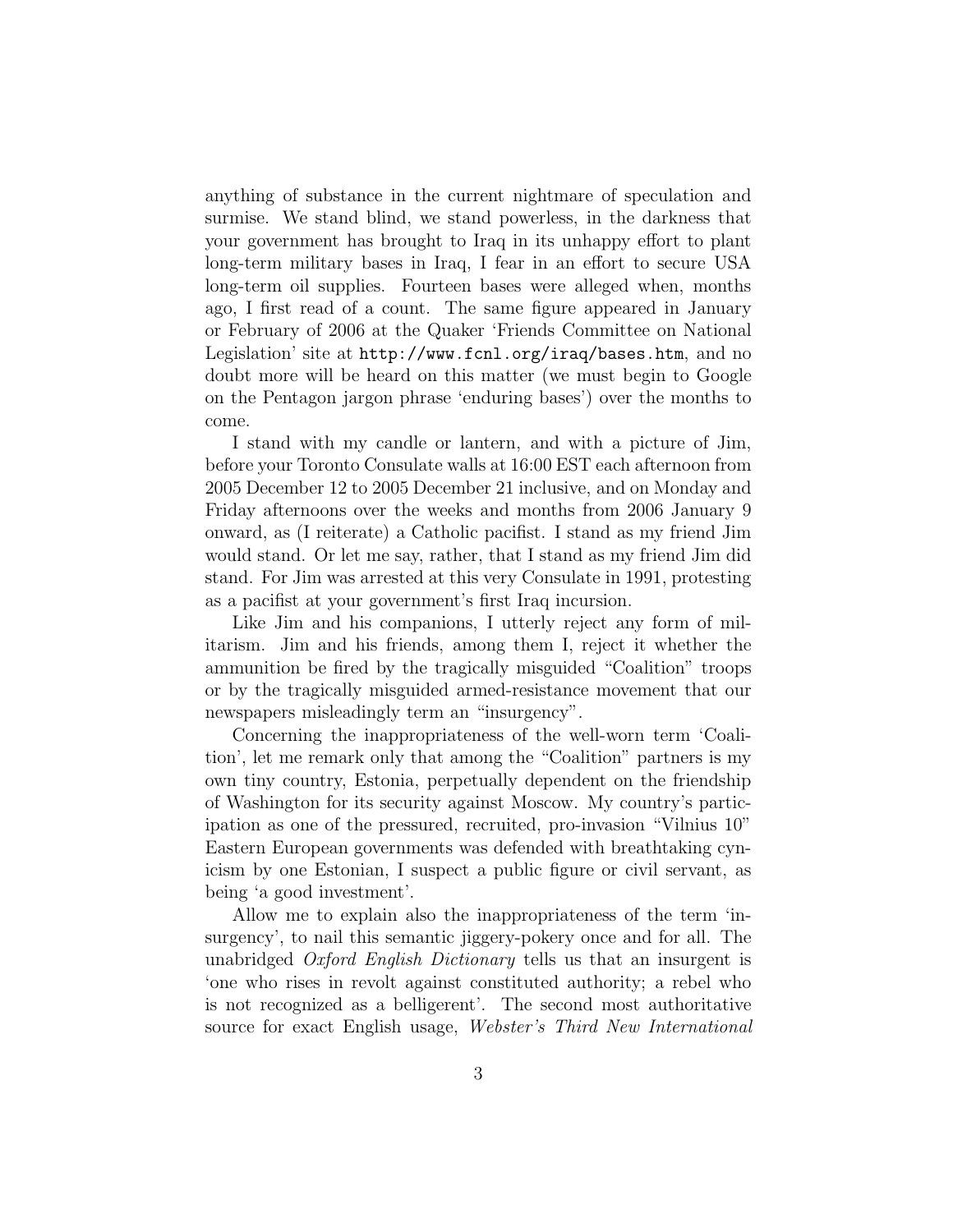Dictionary, calls insurgency 'a condition of revolt against a recognized government that does not reach the proportions of an organized revolutionary government and is not recognized as belligerency'. The two leading authorities, then, agree. The insurgent is one who opposes constituted authority (Oxford), who opposes a recognized government (Webster).

An insurgency, ultimately defeated, was present in Malaysia in the 1950s. Insurgencies, some perhaps destined to fail and others perhaps destined to succeed, are present in parts of Africa now. What we had in Iraq in 2005 was not an insurgency, since the relevant armed persons were not opposing a constituted authority. The relevant armed persons were simply acting, whether rightly or wrongly, in reaction to an overseas power that had for its part first invaded, whether rightly or wrongly, and had then recruited, whether rightly or wrongly, a provisional and temporary administration from among not-fully-representative elements within the invaded populace. When Iraq does finally acquire a constituted authority (conceivably, for all I know, at some point in the painfully protracted 2005 and 2006 political process, itself orchestrated from within the Green Zone, that gave Iraq its hopeful 2005 December 15 elections), we may begin to speak of an insurgency. On the day of Jim's disappearance, 2005 November 26, we had no right to use the  $i$ -word, and we had no right to use it in the highly fluid political situation current on the day, 2005 December 20, that I released the first significant public version of this letter. Instead, we were obliged, as conscientious political analysts, to resort, no matter what our private political stance may have happened to be, to a  $q$ -word or a  $p$ -word: the anti-American arms-bearing persons in the then-current political setting counted, in the clear and dispassionate language of political science, binding on all sides in the unavoidably passionate political debates, not as insurgents but as guerillas or partisans.

Like Jim, I repeat, I reject all forms of violence, including guerilla or partisan violence. Like Jim, and like our mutual Catholic exemplar Dorothy Day before him, I declare modern warfare to be itself a form of terrorism, no matter who practices it. Indeed I challenge the reputable Catholic theologians of the just war, should any such theologians remain now in our Church, to count, on anything more than the fingers of one hand, the significant concrete instances in living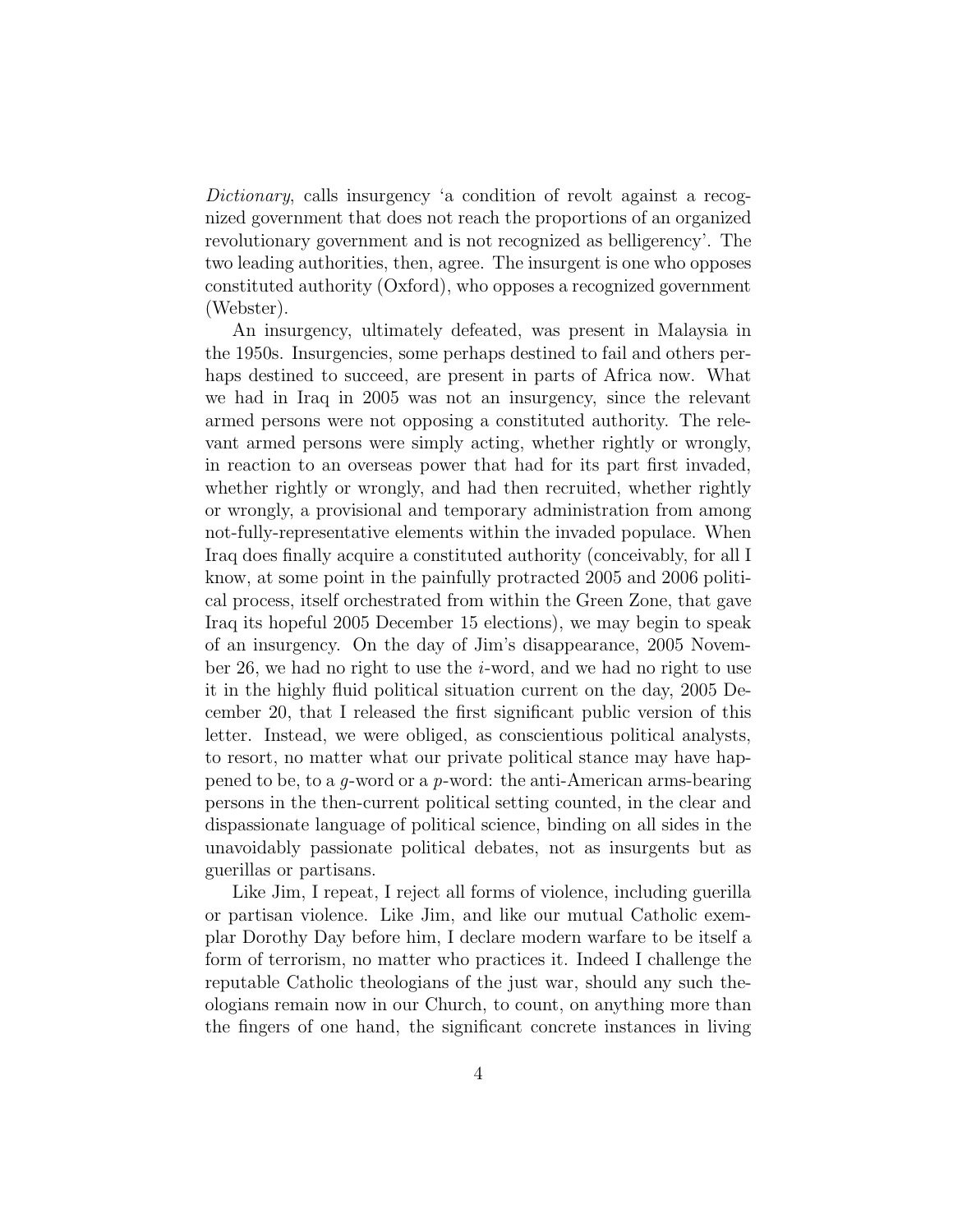human memory of unequivocally just wars.

And more: I assert war to be the most far-reaching form of terrorism known to humanity, to be the specific terrorism that begets and nurtures, even to the third and fifth and seventh human generation, the other terrorisms tormenting us. What is the hideous Middle East situation now, the situation that has threatened to take the lives of Jim and his three companions, if not the toxic residue of World War I? What were Hitler and Stalin if not the bitter double fruit of World War I? How was Hitler's system brought down if not through a misconceived armed struggle that facilitated the Jewish Holocaust, that inaugurated decades of suffering for those innocent European peoples having the misfortune to reside east of the Elbe river and west of Russia, and that enabled and consolidated the Stalinist tyranny oppressing the innocent mainland Chinese to this day? If we see nuclear weapons detonated in this decade, whether by governments or by partisan guerillas, what will such detonations be if not the next stage in a militaristic perversion of science first unveiled by Harry Truman's incineration of Hiroshima and Nagasaki? And (to look for a moment to the light, not to the darkness) how was Stalin's system brought down from the Elbe to Vladivostok if not by a nonviolent 1980s mass movement, a pacifist movement spearheaded from Poland: a movement that equalled, and more than equalled, Mahatma Gandhi's stupendous pacifist achievement in 1940s India?

For you, Your Excellency, and for your political attaches or other colleagues, I have a message of hope. You will find it an unexpected message, a cheerful message, almost a humorous message.

My late maternal grandmother, Ekaterina Ranne, born in Estonia in 1892, was as a young wife brought in the most immediate and physical sense face to face with one of the first great terrors of our time. The year was, I suspect, 1918 or 1919 or 1920. Vladimir Ilyich Lenin, having assumed power in the Petrograd putsch of 1917 November 6, was now seeking to consolidate his Bolshevik despotism through civil war. Grandma was at the time in a village in Ukraine with her young husband, seeking to escape famine.

For a while, her village of temporary refuge was in the hands of Mensheviks. Then something happened—I presume that some guys fired guns at some other bunch of guys—and the village changed hands. A soldier, one of the incoming Bolsheviks, who must by now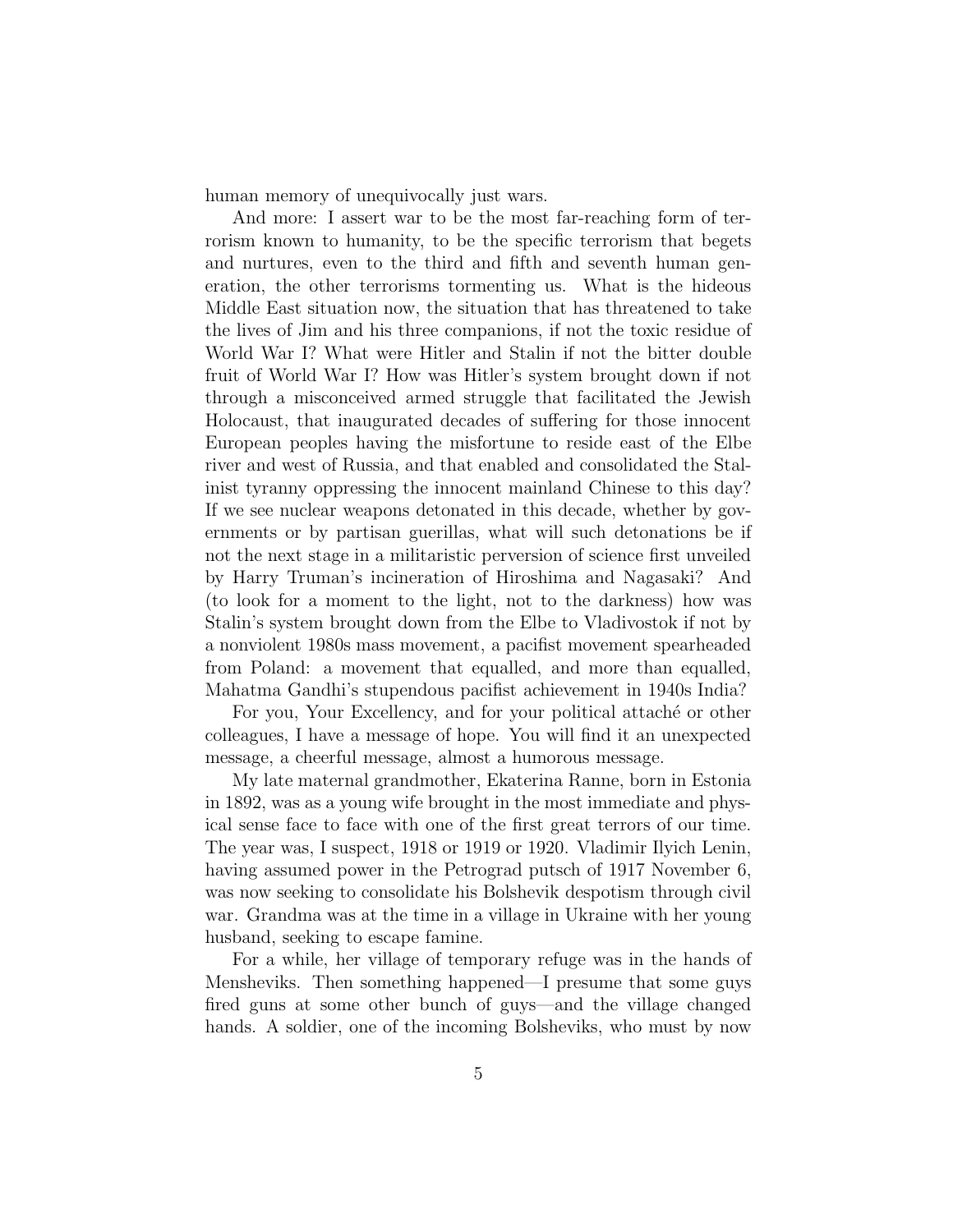have become accustomed to the idea of shooting people for politics, banged on Grandma's door. 'Woman,' he said, 'our army is feeding. Give us spoons.' To this Grandma said, 'Spoons? What do you mean, spoons? The only spoons we have in this house are silver coffee spoons, and we are not handing those out to Bolsheviks.' The gun-toter apologized, as of course he had to apologize, and he went on to the next house.

The story has been told in our family as an illustration of our dear Grandma's very occasional naiveté. But I, for my part, say that she saw things the way my friend Jim Loney does, and as we indeed must see them if the cycle of violence is to be ended in the Middle East even as Karol Woytyla and his clerical and secular co-workers successfully ended it in 1980s Eastern Europe. For Jim and Grandma, and also for that poor Bolshevik soldier with whom Grandma in her vulnerability successfully pleaded or reasoned, people count for more than politics.

Grandma's viewpoint, perhaps in a particular way her openness and vulnerability, carried her safely through the Russian civil war. It carried her also through the still more terrible trials of World War II, which saw Estonia occupied both by Soviets and by Nazis.

What in the end happened to Grandma, you ask? She lived a long, happy, productive life, greatly enjoying her decades in Canadian exile, departing this world in 1992 half a year short of her hundredth birthday.

There is a message for you in this. It is, as I say, a message of hope. You have Jim's convictions to reflect on from recent newspapers, and now I have told you something of Grandma. I can imagine how much your team, as paid representatives of currently problematic Uncle Sam, hate what currently problematic Uncle Sam pays you to do. I can imagine how much some of you wince with every fresh exposé, in Toronto's Globe and Mail or on the BBC, of the current, and I bet temporary, betrayal of America's founding ideals. I think I know how your diplomatic team felt inside when you learned not from fringe people like me but from the very lips of your unrepentant General Peter Pace, as quoted on the BBC on 2005 November 30, that your troops used white phosphorus in Fallujah. I think I know how your diplomatic team felt inside when, upon picking up the Globe and Mail on 2005 December 5, you found front-page photos of jet planes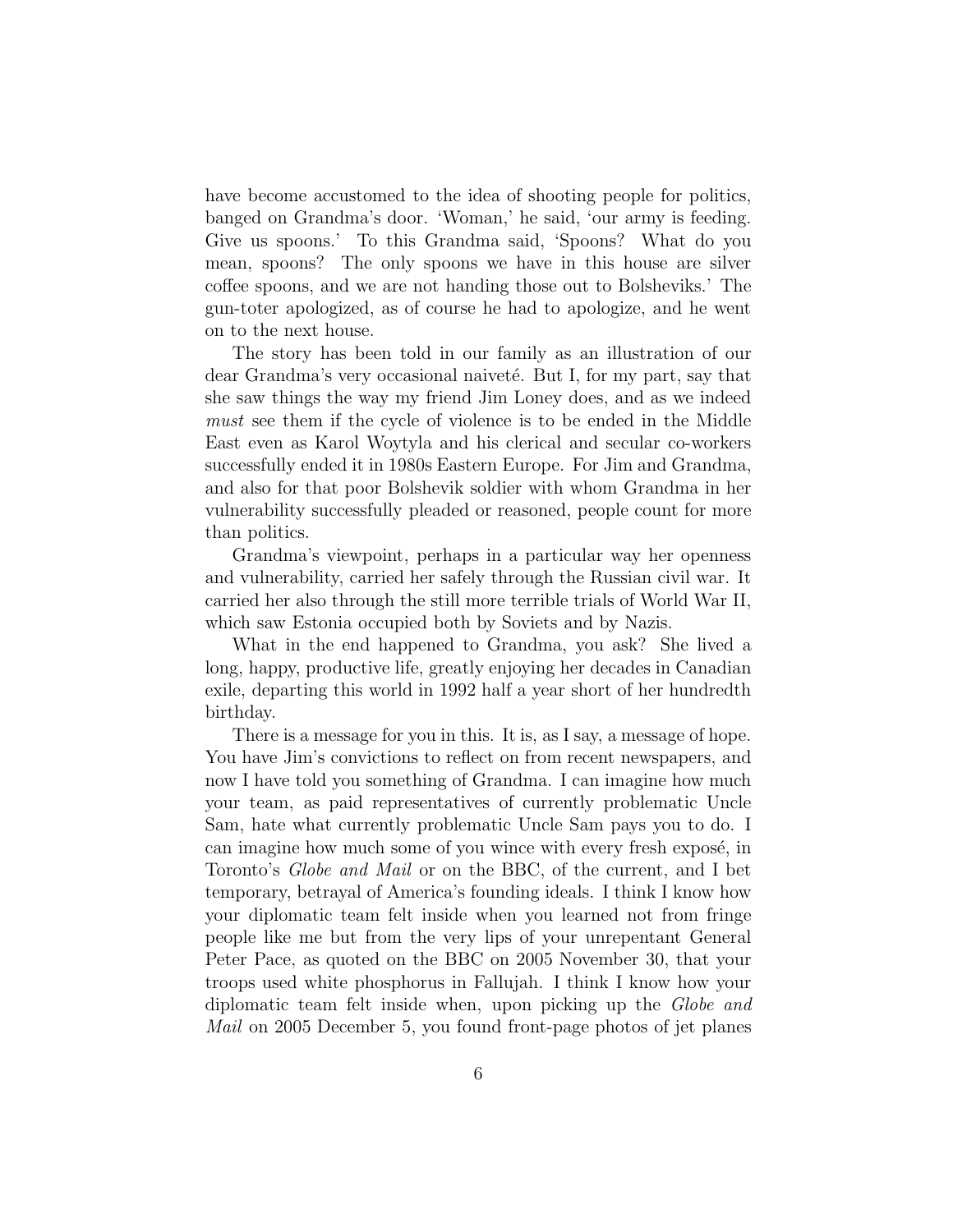allegedly used to transport prisoners, in Uncle Sam's processes of "rendition" and "special rendition", from one island to another in his globalized arhipelag gulag. I think I know how your diplomatic team feels inside—I think I know what bleak parallels many of you draw in your heart of hearts—when I tell you that under Yuri Andropov, political detainees got moved across the Soviet Union in rail cars labelled pagash. (Do I take this fact from some book, from some Yuri Orlov, from some Aleksandr Solzhenitsyn? No. I myself spoke once with an Estonian 1980s gulag veteran, with a "political" who had himself been hauled by railway in this direction or that, as a piece of Soviet human baggage.)

Now in what terms to I urge sanity on you, bringing you hope in a dark time? Did my Grandma urge her Bolshevik to become a Menshevik? Or did my friend Jim, when still freely walking the streets of Baghdad, urge your troops—they were of course among the people with whom he, as a documenter of alleged human-rights abuses, worked—to go AWOL? No. Grandma did not preach moral heroism at people, and neither, so far as I know, did Jim. And neither am I, for my part, going to summon you to some great shimmering height of moral heroism. But I want to suggest to you that there are ways for you and me to put people first and Uncle Sam's politics second. This is something the citizens of Eastern Europe, including of course the citizens of my own tiny country, learned in the communist decades. It's now time to apply those mild Eastern European tactics here.

If your team finds the current Uncle Sam misdirected, as I bet many of you do, then look for low-key ways, nonviolent ways, even legal ways, of limiting his reach. There are ways in the West not of leaking information (that would be contrary to the terms of your paid employment and so really would call for a type of heroism) but of intimating to outsiders that pertinent information is herewith withheld. There are ways in Iraq not of outright defying security-staff orders (that, too, would be contrary to the terms of your employment and so would constitute a type of heroism) but of interpreting them creatively. One can, speaking literally or figuratively, shoot to miss, as many a soldier did in the literal sense during World War II. Whether in the West or in Iraq, one can, so to speak, get those American GPU files, those American KGB databases, just a little bit scrambled, or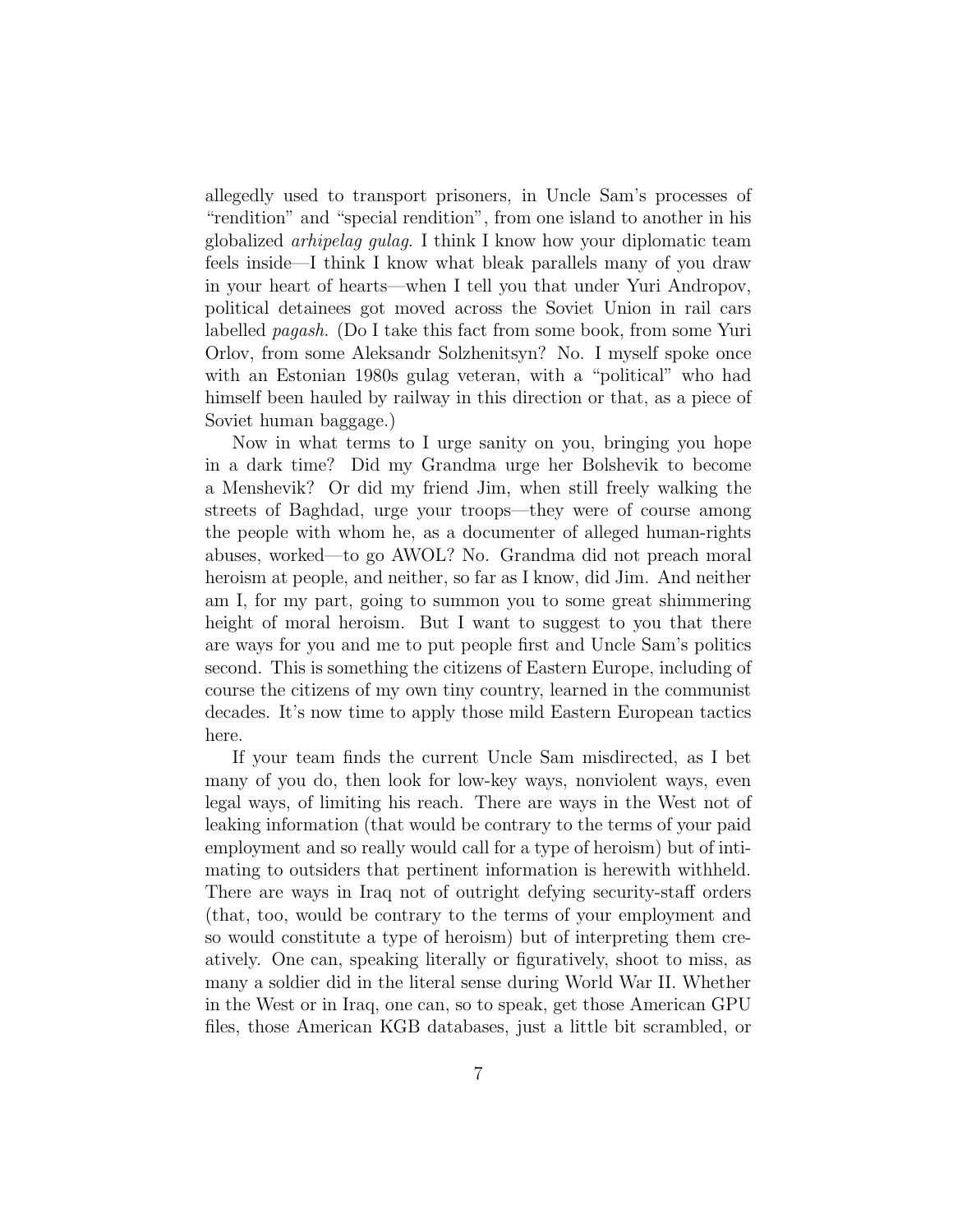alternatively one can render them in certain judiciously chosen places rather ingeniously transparent.

If the worst should happen with Jim, then I propose, as I have already indicated to your security personnel, to initiate my small act of civil disobedience (my signing of your Consulate wall with a Cross in ashes) by singing one of the greatest of Christian Latin hymns, the Dies irae. The hymn—ash, in Latin *favilla*, is a running theme in its twenty majestic stanzas—reminds us that you and I, no less than Jim and his three companions, face death together. It reminds us that you and I, no less than Jim and his companions, face a righteous and merciful and loving Judge together.

The theologian C.S. Lewis writes (the italics are his) in the sixth chapter of his Problem of Pain:

If pain sometimes shatters the creature's false self-sufficiency, yet in supreme "Trial" or "Sacrifice" it teaches him the self-sufficiency which really ought to be his—the 'strength, which, if Heaven gave it, may be called his own': for then, in the absence of all merely natural motives and supports, he acts in that strength, and that alone, which God confers upon him through his subjected will. Human will becomes truly our own and truly creative when it is wholly God's, and this is one of the many senses in which he that loses his soul shall find it. In all other acts our will is fed through nature, that is, through created things other than the self—through the desires which our physical organism and our heredity supply to us. When we act from ourselves alone—that is, from God in ourselves—we are collaborators in, or live instruments of, creation. . . Hence as suicide is the typical expression of the stoic spirit, and battle of the warrior spirit, martyrdom always remains the supreme enacting and perfection of Christianity.

Let me on C.S. Lewis's behalf add that our English word 'martyr' comes from the ancient Greek verb martureo, 'I am bearing witness,' 'I am testifying.'

My friend Jim, perhaps the kindest, gentlest person I have known in all my endless travels, is a witness to truth. It is as witnesses, as